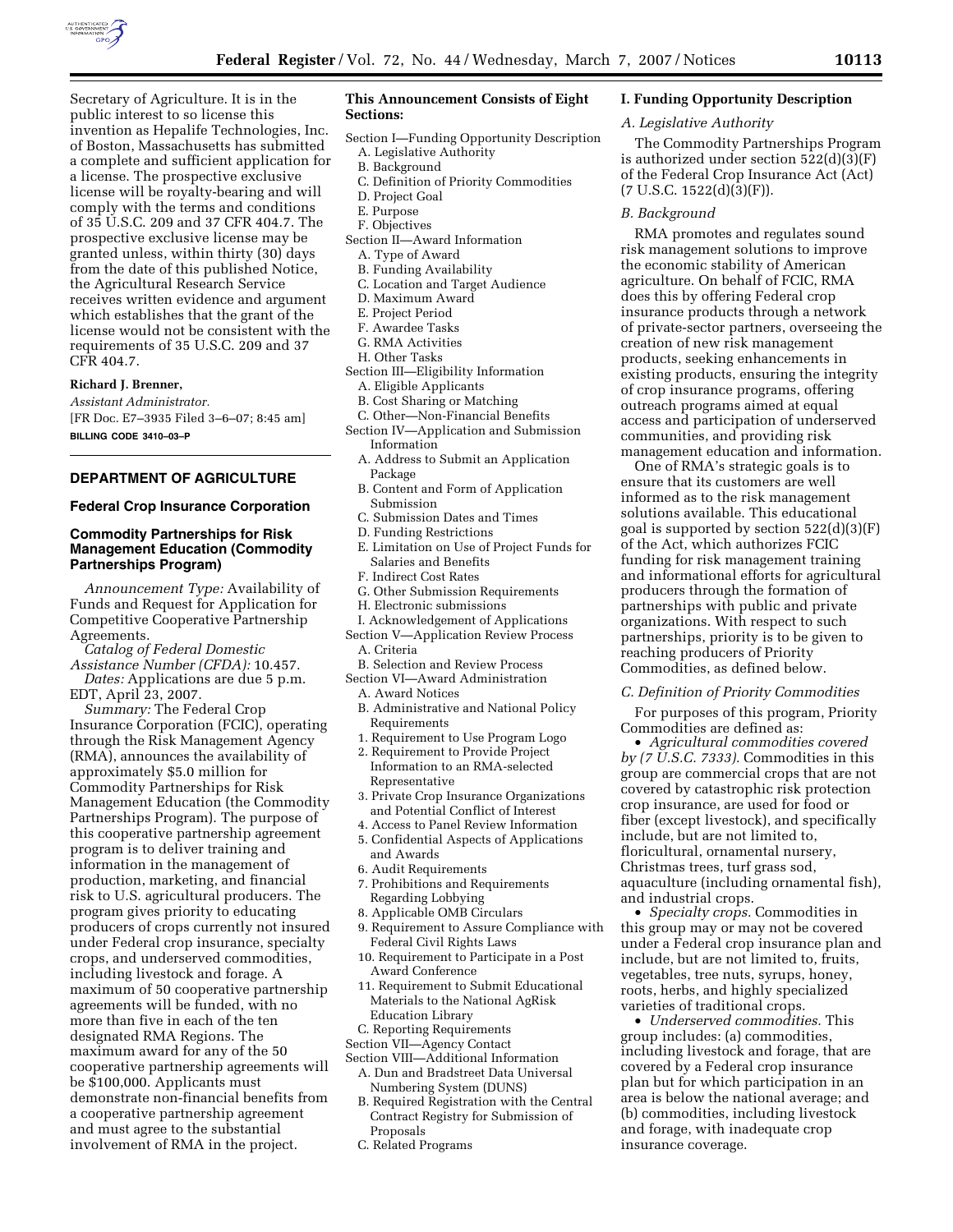A project is considered as giving priority to Priority Commodities if the majority of the educational activities of the project are directed to producers of any of the three classes of commodities listed above or any combination of the three classes.

#### *D. Project Goal*

The goal of this program is to ensure that ''\* \* \* producers will be better able to use financial management, crop insurance, marketing contracts, and other existing and emerging risk management tools.''

#### *E. Purpose*

The purpose of the Commodity Partnership Program is to provide U.S. farmers and ranchers with training and informational opportunities to be able to understand:

• The kinds of risks addressed by existing and emerging risk management tools;

• the features and appropriate use of existing and emerging risk management tools; and

• how to make sound risk management decisions.

*F. Objectives* 

For 2007, the FCIC Board of Directors and the FCIC Manager are seeking projects with priorities that include the project objectives listed below which highlight the educational priorities within each RMA Region. The objectives are listed in priority order, with the most important objective designated as 1, the second most important designated as 2, etc. The order of priority will be considered in making awards. Applicants may propose other topics within any project objective but justification for those topics must be provided. RMA encourages applications that address multiple objectives, but each application must specify a single primary objective for funding purposes in an RMA Region. Applications that do not clearly specify a single primary objective for funding purposes in an RMA Region will be rejected. ''Unrestricted Risk Management Topics'' are topics that address the Commodity Partnership Program purpose as listed above in Section I *E*. In order of priority, the project objectives are:

Billings, MT Region: (MT, ND, SD, and WY)

- 1. Unrestricted Risk Management Topics (Two funded projects)
- 2. Adjusted Gross Revenue (AGR)-Lite Insurance Tools (MT, WY)
- 3. Pasture Rangeland and Forage (PRF) Rainfall Index Insurance Tools (ND)

4. PRF Vegetative Index Insurance Tools (SD)

Davis, CA Region: (AZ, CA, HI, NV, and UT)

- 1. Unrestricted Risk Management Topics (Two funded projects)
- 2. AGR (CA) and AGR-Lite Insurance Tools (AZ, HI, NV, UT)
- 3. Livestock Risk Protection (LRP) Insurance Tools (CA, NV, UT)
- 4. Hawaii Tropical Fruit Tree Insurance Tools (HI)

Jackson, MS Region: (AR, KY, LA, MS, and TN)

- 1. Unrestricted Risk Management Topics (Two funded projects)
- 2. Record Keeping Requirements for AGR-Lite Insurance Tools (TN)
- 3. LRP Insurance Tools, PRF Rainfall Index and the PRF Vegetation Index Insurance Tools (AR, KY, LA, MS, and TN)
- 4. Nursery Price Endorsement Crop Insurance Tool (AR, KY, LA, MS, and TN)

Oklahoma City, OK Region: (NM, OK, and TX)

- 1. Unrestricted Risk Management Topics (Two funded projects)
- 2. AGR-Lite Insurance Tools (NM)
- 3. PRF Rainfall Index (TX) and the PRF Vegetation Index (OK) Insurance Tools
- 4. LRP (OK, TX) Insurance Tools

Raleigh, NC Region: (CT, DE, MA, MD, ME, NC, NH, NY, NJ, PA, RI, VA, VT, and WV)

- 1. Unrestricted Risk Management Topics (Two funded projects)
- 2. Aquaculture (Clams) Insurance Tools—(MA, VA)
- 3. Nursery Insurance Tools—(CT, DE, MA, ME, MD, NC, NH, NY, NJ, PA, RI, VA, VT, and WV)
- 4. AGR Insurance Tools—(CT, DE, MA, MD, ME, NH, NJ, NY, PA, RI, VT, and VA)
- AGR-Lite Insurance Tools—(CT, DE, MA, ME, MD, NC, NH, NY, NJ, PA, RI, VA, VT, and WV)
- Livestock and LRP Insurance Tools— (WV)
- PRF Rainfall Index and the PRF Vegetation Index Insurance Tools— (PA)

Spokane, WA Region: (AK, ID, OR, and WA)

- 1. Unrestricted Risk Management Topics (Two funded projects)
- 2. AGR-Lite Insurance Tools (Willamette Valley of OR and in Western WA)
- 3. PRF Rainfall Index Insurance Tool (ID) and PRF Vegetation Index Insurance Tool (OR)

4. LRP Lamb Pilot Insurance Tools (ID and OR)

Springfield, IL Region: (IL, IN, MI, and OH)

- 1. Unrestricted Risk Management Topics (Two funded projects)
- 2. AGR (MI), LRP Insurance Tools, PRF Rainfall Index and PRF Vegetation Index Insurance Tools (IL, IN, MI, OH)
- 3. Cherry Pilot Insurance Tools (MI) 4. Grape Insurance Tools (IL, IN, MI, OH)
- St. Paul, MN Region: (IA, MN, and WI)
- 1. Unrestricted Risk Management Topics (Two funded projects)
- 2. AGR-Lite Insurance Tools (MN and WI)
- 3. LRP and Livestock Gross Margin (LGM) Insurance Tools
- 4. Hybrid Corn Seed Insurance Tools (IA, MN, and WI)

Topeka, KS Region: (CO, KS, MO, and NE)

- 1. Unrestricted Risk Management Topics (Two funded projects)
- 2. AGR-Lite Insurance Tools (CO, KS)
- 3. PRF Rainfall Index and PRF Vegetation Index Insurance Tools (CO)
- 4. Documentation Requirements for Irrigation Availability (CO, KS, NE)

Valdosta, GA Region: (AL, FL, GA, SC, and Puerto Rico)

- 1. Unrestricted Risk Management Topics (Two funded projects)
- 2. PRF Rainfall Index and PRF
- Vegetation Index Insurance Tools (SC) 3. AGR-Lite Insurance Tools (AL, FL,
- GA and SC) 4. Avocado Fruit (Dade County, FL) and Citrus Insurance Tools (FL)

#### **II. Award Information**

#### *A. Type of Award*

Cooperative Partnership Agreements, which require the substantial involvement of RMA.

### *B. Funding Availability*

Approximately \$5,000,000 is available in fiscal year 2007 to fund up to 50 cooperative partnership agreements. The maximum award will be \$100,000. It is anticipated that a maximum of five agreements will be funded for each designated RMA Region. Applicants should apply for funding under that RMA Region where the educational activities will be directed.

In the event that all funds available for this program are not obligated after the maximum number of agreements are awarded or if additional funds become available, these funds may, at the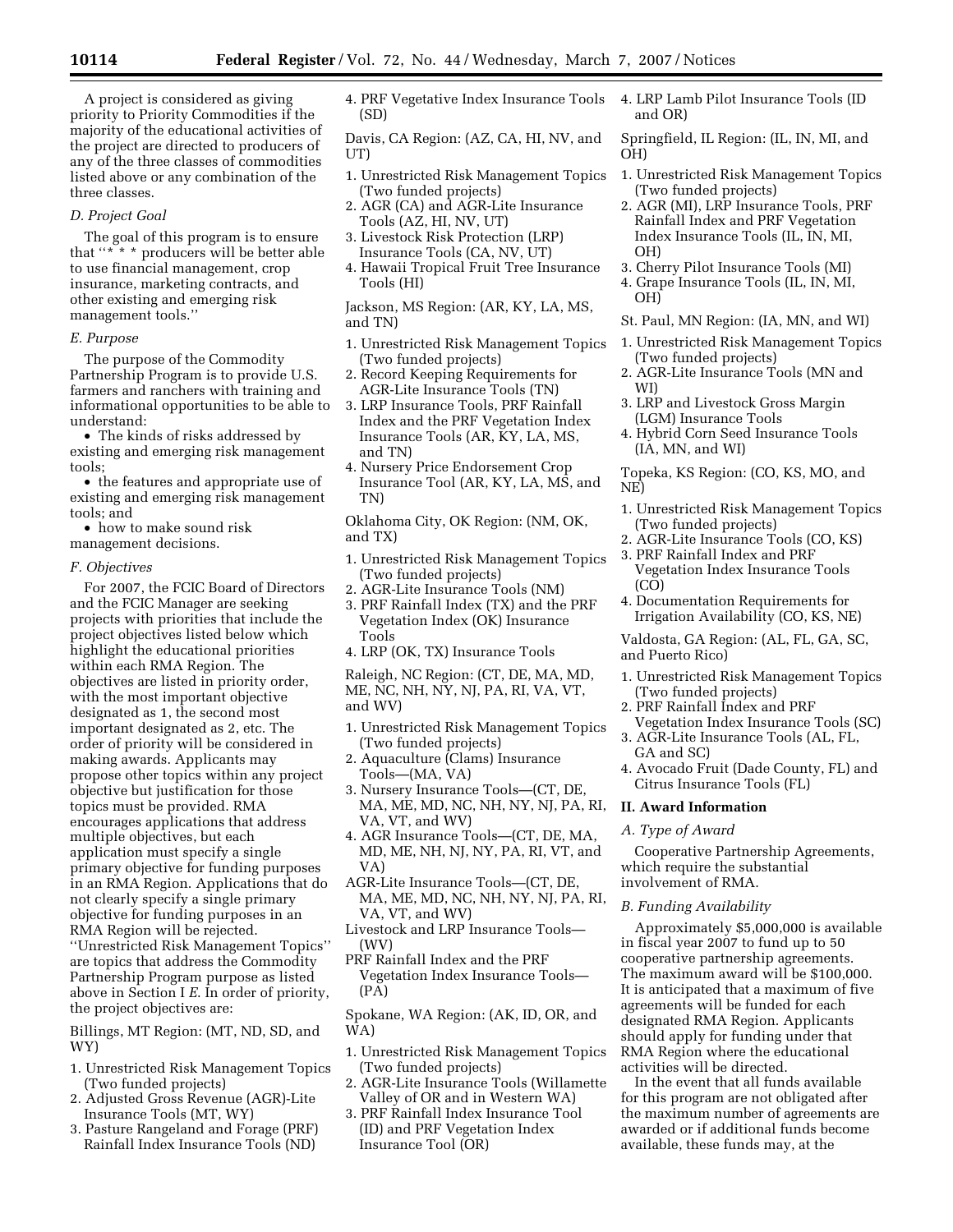discretion of the Manager of FCIC, be used to award additional applications that score highly by the technical review panel or allocated pro-rata to awardees for use in broadening the size or scope of awarded projects if agreed to by the awardee. In the event that the Manager of FCIC determines that available RMA resources cannot support the administrative and substantial involvement requirements of all agreements recommended for funding, the Manager may elect to fund fewer agreements than the available funding might otherwise allow. It is expected that the awards will be made approximately 60 days after the application deadline. All awards will be made and agreements finalized no later than September 30, 2007.

## *C. Location and Target Audience*

RMA Regional Offices and the States serviced within each Region are listed below. Staff from the respective RMA Regional Offices will provide substantial involvement for projects conducted within their Region.

- Billings, MT Regional Office: (MT, ND, SD, and WY)
- Davis, CA Regional Office: (AZ, CA, HI, NV, and UT)
- Jackson, MS Regional Office: (AR, KY, LA, MS, and TN)
- Oklahoma City, OK Regional Office: (NM, OK, and TX)
- Raleigh, NC Regional Office: (CT, DE, MA, MD, ME, NC, NH, NJ, NY, PA, RI, VA, VT, and WV)
- Spokane, WA Regional Office: (AK, ID, OR, and WA)
- Springfield, IL Regional Office: (IL, IN, MI, and OH)
- St. Paul, MN Regional Office: (IA, MN, and WI)
- Topeka, KS Regional Office: (CO, KS, MO, and NE)
- Valdosta, GA Regional Office: (AL, FL, GA, SC, and Puerto Rico)

Applicants must clearly designate in their application narratives the RMA Region where educational activities will be conducted, the specific groups of producers within the region that the applicant intends to reach through the project, and must clearly designate in their application the primary educational objective listed in Section I (F) that the project will address. Priority will be given to producers of Priority Commodities. Applicants proposing to conduct educational activities in more than one RMA Region must submit a separate application for each RMA Region. Single applications proposing to conduct educational activities in more than one RMA Region will be rejected.

## *D. Maximum Award*

Any application that requests Federal funding of more than \$100,000 will be rejected. RMA also reserves the right to fund successful applications at an amount less than requested if it is judged that the application can be implemented at a lower funding level.

### *E. Project Period*

Projects will be funded for a period of up to one year from the project starting date.

## *F. Awardee Tasks*

In conducting activities to achieve the purpose and goal of this program in a designated RMA Region, the awardee will be responsible for performing the following tasks:

• Develop and conduct a promotional program. This program will include activities using media, newsletters, publications, or other appropriate informational dissemination techniques that are designed to: (a) Raise awareness for risk management; (b) inform producers of the availability of risk management tools; and (c) inform producers and agribusiness leaders in the designated RMA Region of training and informational opportunities.

• Deliver risk management training and informational opportunities to agricultural producers and agribusiness professionals in the designated RMA Region. This will include organizing and delivering educational activities using instructional materials that have been assembled to meet the local needs of agricultural producers. Activities should be directed primarily to agricultural producers, but may include those agribusiness professionals that have frequent opportunities to advise producers on risk management tools and decisions.

• Document all educational activities conducted under the partnership agreement and the results of such activities, including criteria and indicators used to evaluate the success of the program. The awardee may also be required to provide information to an RMA-selected contractor to evaluate all educational activities and advise RMA as to the effectiveness of activities.

## *G. RMA Activities*

FCIC, working through RMA, will be substantially involved during the performance of the funded project through RMA's ten Regional Offices. Potential types of substantial involvement may include, but are not limited to the following activities.

• Assist in the selection of subcontractors and project staff.

• Collaborate with the awardee in assembling, reviewing, and approving risk management materials for producers in the designated RMA Region.

• Collaborate with the awardee in reviewing and approving a promotional program for raising awareness for risk management and for informing producers of training and informational opportunities in the RMA Region.

• Collaborate with the awardee on the delivery of education to producers and agribusiness leaders in the RMA Region. This will include: (a) Reviewing and approving in advance all producer and agribusiness leader educational activities; (b) advising the project leader on technical issues related to crop insurance education and information; and (c) assisting the project leader in informing crop insurance professionals about educational activity plans and scheduled meetings.

• Conduct an evaluation of the performance of the awardee in meeting the deliverables of the project.

Applications that do not contain substantial involvement by RMA will be rejected.

### *H. Other Tasks*

In addition to the specific, required tasks listed above, the applicant may propose additional tasks that would contribute directly to the purpose of this program. For any proposed additional task, the applicant must identify the objective of the task, the specific subtasks required to meet the objective, specific time lines for performing the subtasks, and the specific responsibilities of partners. The applicant must also identify specific ways in which RMA would have substantial involvement in the proposed project task.

#### **III. Eligibility Information**

# *A. Eligible Applicants*

Eligible applicants include State departments of agriculture, universities, non-profit agricultural organizations, and other public or private organizations with the capacity to lead a local program of risk management education for farmers and ranchers in an RMA Region. Individuals are not eligible applicants. Although an applicant may be eligible to compete for an award based on its status as an eligible entity, other factors may exclude an applicant from receiving Federal assistance under this program governed by Federal law and regulations (e.g. debarment and suspension; a determination of non-performance on a prior contract, cooperative agreement,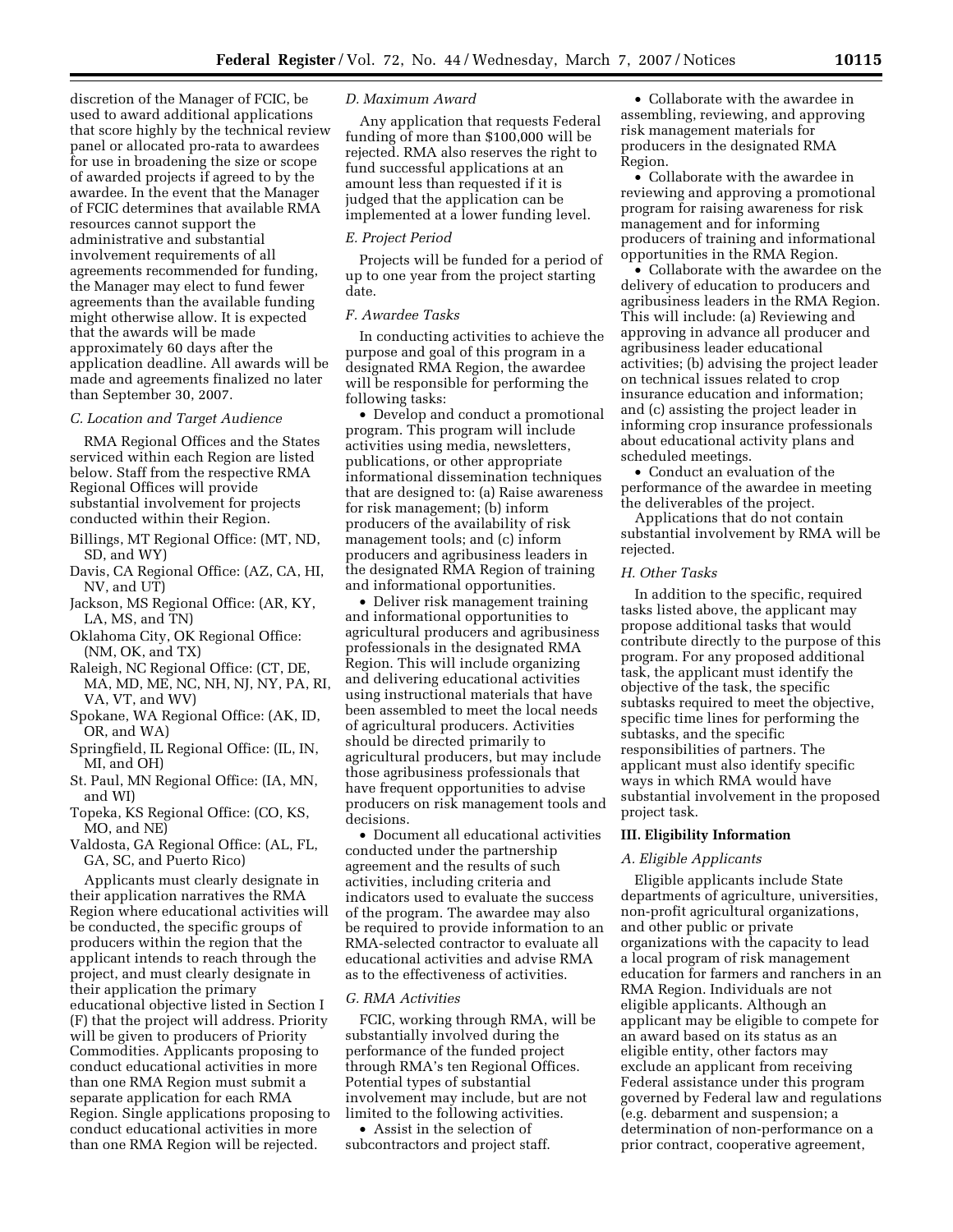grant or partnership; a determination of a violation of applicable ethical standards; a determination of being considered ''high risk''). Applications from ineligible or excluded persons will be rejected in their entirety.

#### *B. Cost Sharing or Matching*

Although RMA prefers cost sharing by the applicant, this program has neither a cost sharing nor a matching requirement.

### *C. Other—Non-Financial Benefits*

To be eligible, applicants must also be able to demonstrate that they will receive a non-financial benefit as a result of a partnership agreement. Nonfinancial benefits must accrue to the applicant and must include more than the ability to provide employment income to the applicant or for the applicant's employees or the community. The applicant must demonstrate that performance under the partnership agreement will further the specific mission of the applicant (such as providing research or activities necessary for graduate or other students to complete their educational program). Applicants that do not demonstrate a non-financial benefit will be rejected.

## **IV. Application and Submission Information**

# *A. Contact to Request Application Package*

Program application materials for the Commodity Partnerships Program under this announcement may be downloaded from *http://www.rma.usda.gov/ aboutrma/agreements*. Applicants may also request application materials from: Lon Burke, USDA–RMA–RME, phone: (202) 720–5265, fax: (202) 690–3605, email: *RMA.Risk-Ed@rma.usda.gov*.

## *B. Content and Form of Application Submission*

A complete and valid application package must include an electronic copy (Microsoft Word format preferred) of the narrative portion (Forms RME 1 and RME–2) of the application package on a compact disc and an original and two copies of the completed and signed application must be submitted in one package at the time of initial submission, which must include the following:

1. A completed and signed OMB Standard Form 424, ''Application for Federal Assistance.''

2. A completed and signed OMB Standard Form 424–A, ''Budget Information—Non-construction Programs.'' Federal funding requested (the total of direct and indirect costs) must not exceed \$100,000.

3. A completed and signed OMB Standard Form 424–B, ''Assurances, Non-constructive Programs.''

4. Risk Management Education Project Narrative (Form RME–1). Complete all required parts of Form RME–1:

Part I—Title Page.

Part II—A written narrative of no more than 10 single-sided pages which will provide reviewers with sufficient information to effectively evaluate the merits of the application according to the evaluation criteria listed in this notice. Although a Statement of Work, which is the third evaluation criterion, is to be completed in detail in RME Form–2, applicants may wish to highlight certain unique features of the Statement of Work in Part II for the benefit of the evaluation panel. If your narrative exceeds the page limit, only the first 10 pages will be reviewed.

• No smaller than 12 point font size.

• Use an easily readable font face (*e.g.*, Arial, Geneva, Helvetica, Times Roman).

- 8.5 by 11 inch paper
- One-inch margins on each page.
- Printed on only one side of paper.

• Held together only by rubber bands or metal clips; not bound or stapled in any other way

Part III—A Budget Narrative, describing how the categorical costs listed on SF 424-A are derived. The budget narrative should provide enough detail for reviewers to easily understand how costs were determined and how they relate to the goals and objectives of the project.

Part IV—Provide a ''Statement of Nonfinancial Benefits.'' (Refer to Section III, Eligibility Information, C. Other—Nonfinancial Benefits, above).

5. ''Statement of Work,'' Form RME– 2, which identifies tasks and subtasks in detail, expected completion dates and deliverables, and RMA's substantial involvement role for the proposed project.

Applications that do not include items 1–5 above will be considered incomplete and will not receive further consideration and will be rejected.

## *C. Submission Dates and Times*

*Applications Deadline:* 5 p.m. EDT, May 7, 2007. Applicants are responsible for ensuring that RMA receives a complete application package by the closing date and time. USPS mail sent to Washington DC headquarters is sanitized offsite, which may result in delays, loss, and physical damage to enclosures. Regardless of the delivery method you choose, please do so sufficiently in advance of the due date to ensure your application package is received on or before the deadline. It is

your responsibility to meet the due date and time. E-mailed and faxed applications will not be accepted. Late application packages will not receive further consideration and will be rejected.

#### *D. Funding Restrictions*

Cooperative partnership agreement funds may not be used to:

a. Plan, repair, rehabilitate, acquire, or construct a building or facility including a processing facility;

b. purchase, rent, or install fixed equipment;

c. repair or maintain privately owned vehicles;

d. pay for the preparation of the cooperative partnership agreement application;

e. fund political activities;

f. purchase alcohol, food, beverage, or entertainment;

g. pay costs incurred prior to receiving a partnership agreement;

h. fund any activities prohibited in 7 CFR Parts 3015 and 3019, as applicable.

*E. Limitation on Use of Project Funds for Salaries and Benefits* 

Total costs for salary and benefits allowed for projects under this announcement will be limited to not more than 60 percent reimbursement of the funds awarded under the cooperative partnership agreement as indicated in Section III. Eligibility Information, C. Other—Non-financial Benefits. One goal of the Commodity Partnerships program is to maximize the use of the limited funding available for risk management education for producers of Priority Commodities. In order to accomplish this goal, RMA needs to ensure that the maximum amount of funds practicable is used for directly providing the educational opportunities. Limiting the amount of funding for salaries and benefits will allow the limited amount of funding to reach the maximum number of farmers and ranchers.

#### *F. Indirect Cost Rates*

a. Indirect costs allowed for projects submitted under this announcement will be limited to ten (10) percent of the total direct cost of the cooperative partnership agreement. Therefore, when preparing budgets, applicants should limit their requests for recovery of indirect costs to the lesser of their institution's official negotiated indirect cost rate or 10 percent of the total direct costs.

b. RMA will withhold all indirect cost rate funds for an award to an applicant requesting indirect costs if the applicant has not negotiated an indirect cost rate with its cognizant Federal agency.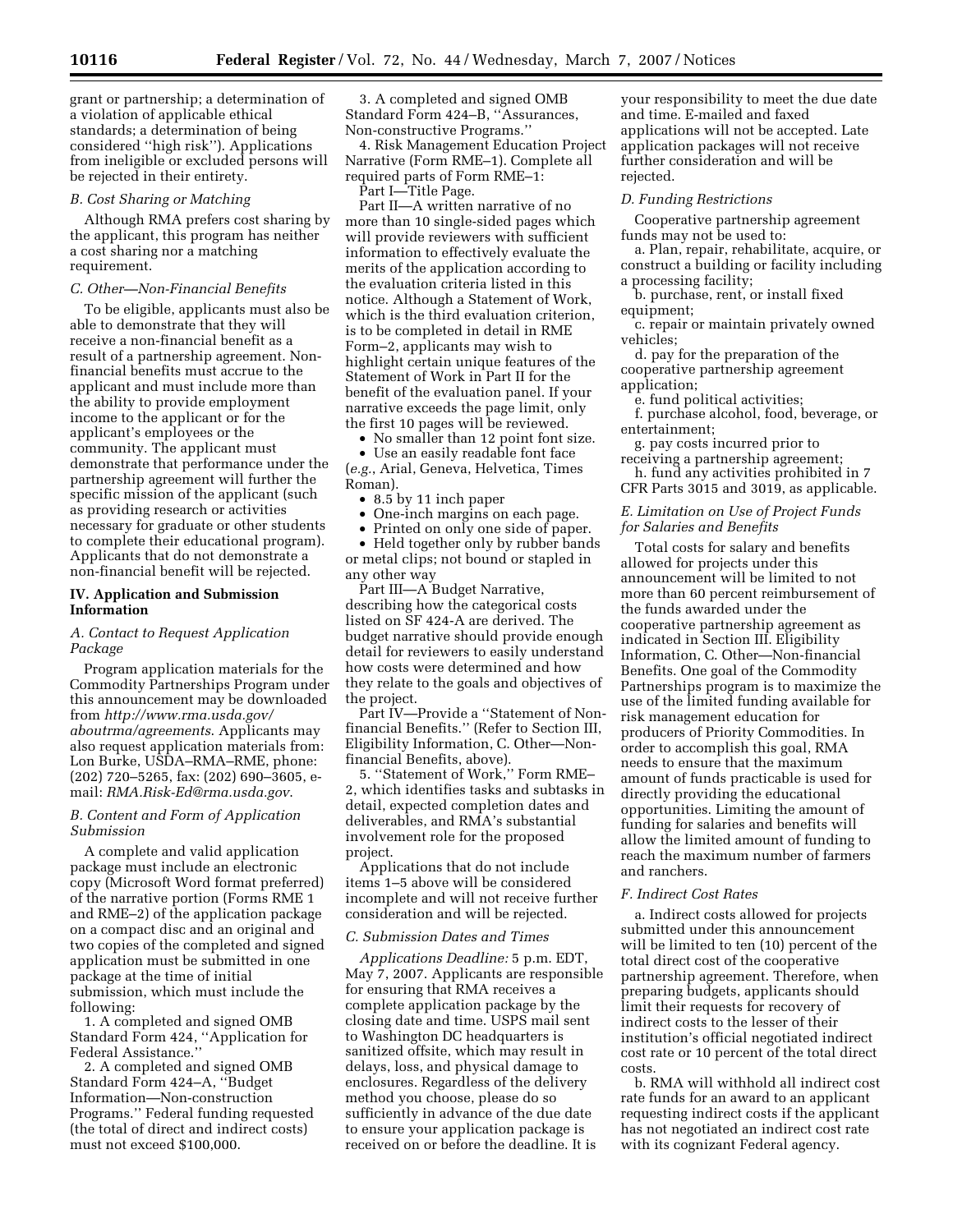c. If an applicant is in the process of negotiating an indirect cost rate with its cognizant Federal agency, RMA will withhold all indirect cost rate funds from that applicant until the indirect cost rate has been established.

d. If an applicant's indirect cost rate has expired or will expire prior to award announcements, a clear statement on renegotiation efforts must be included in the application.

e. It is incumbent on all applicants to have a current indirect cost rate or begin negotiations to establish an indirect cost rate prior to the submission deadline. Because it may take several months to obtain an indirect cost rate, applicants needing an indirect cost rate are encouraged to start work on establishing these rates well in advance of submitting an application. The U.S. Office of Management and Budget (OMB) is responsible for assigning cognizant Federal agencies.

f. Applicants may be asked to provide a copy of their indirect cost rate negotiated with their cognizant agency.

g. RMA reserves the right to negotiate final budgets with successful applicants.

### *G. Other Submission Requirements*

*Mailed submissions:* Applications submitted through express, overnight mail or another delivery service will be considered as meeting the announced deadline if they are received in the mailroom at the address stated below for express, overnight mail or another delivery service on or before the deadline. Applicants are cautioned that express, overnight mail or other delivery services do not always deliver as agreed. Applicants should take this into account because failure of such delivery services will not extend the deadline. Mailed applications will be considered as meeting the announced deadline if they are received on or before the deadline in the mailroom at the address stated below for mailed applications. Applicants are responsible for mailing applications well in advance, to ensure that applications are received on or before the deadline time and date. Applicants using the U.S. Postal Services should allow for the extra security handling time for delivery due to the additional security measures that mail delivered to government offices in the Washington DC area requires.

- Address when using private delivery services or when hand delivering: Attention: Risk Management Education Program, USDA/RMA/ RME, Room 5720, South Building, 1400 Independence Avenue, SW., Washington, DC 20250.
- Address when using U.S. Postal Services: Attention: Risk Management

Education Program, USDA/RMA/ RME/Stop 0808, Room 5720, South Building, 1400 Independence Ave, SW., Washington, DC 20250–0808.

#### *H. Electronic Submissions*

Applications transmitted electronically via Grants.gov will be accepted prior to the application date or time deadline. The application package can be accessed via Grants.gov, go to *http://www.grants.gov*, click on ''Find Grant Opportunities,'' click on ''Search Grant Opportunities,'' and enter the CFDA number (located at the beginning of this RFA) to search by CFDA number. From the search results, select the item that correlates to the title of this RFA. If you do not have electronic access to the RFA or have trouble downloading material and you would like a hardcopy, you may contact Lon Burke, USDA– RMA–RME, phone: (202) 720–5265, fax: (202) 690–3605, e-mail: *RMA.Risk-Ed@rma.usda.gov.* 

If assistance is needed to access the application package via Grants.gov (e.g., downloading or navigating PureEdge forms, using PureEdge with a Macintosh computer), refer to resources available on the Grants.gov Web site first (*http://www.grants.gov/*). Grants.gov assistance is also available as follows:

• Grants.gov customer support, Toll Free: 1–800–518–4726, Business Hours: M–F 7 am—9 pm Eastern Standard Time, E-mail: *support@grants.gov.* 

Applicants who submit their applications via the Grants.gov website are not required to submit any hard copy documents to RMA.

When using Grants.gov to apply, RMA strongly recommends that you submit the online application at least two weeks prior to the application due date in case there are problems with the Grants.gov website and you want to submit your application via a mail delivery service.

### *I. Acknowledgement of Applications*

Receipt of applications will be acknowledged by e-mail, whenever possible. Therefore, applicants are encouraged to provide e-mail addresses in their applications. If an e-mail address is not indicated on an application, receipt will be acknowledged by letter. There will be no notification of incomplete, unqualified or unfunded applications until the awards have been made. When received by RMA, applications will be assigned an identification number. This number will be communicated to applicants in the acknowledgement of receipt of applications. An application's identification number should be referenced in all correspondence

regarding the application. If the applicant does not receive an acknowledgement within 15 days of the submission deadline, the applicant should notify RMA's point of contact indicated in Section VII, Agency Contact.

## **V. Application Review Information**

## *A. Criteria*

Applications submitted under the Commodity Partnerships Program will be evaluated within each RMA Region according to the following criteria:

## Priority—Maximum 10 Points

The applicant can submit projects that are not related to Priority Commodities. However, priority is given to projects relating to Priority Commodities and the degree in which such projects relate to the Priority Commodities. Projects that relate solely to Priority Commodities will be eligible for the most points.

### Project Benefits—Maximum 35 Points

The applicant must demonstrate that the project benefits to farmers and ranchers warrant the funding requested. Applicants will be scored according to the extent they can: (a) Reasonably estimate the total number of producers reached through the various educational activities described in the Statement of Work; (b) justify such estimates with clear specifics; (c) identify the actions producers will likely be able to take as a result of the activities described in the Statement of Work; and (d) identify the specific measures for evaluating results that will be employed in the project. Reviewers' scoring will be based on the scope and reasonableness of the applicant's estimates of producers reached through the project, clear descriptions of specific expected project benefits, and well-designed methods for measuring the project's results and effectiveness.

## Statement of Work—Maximum 15 Points

The applicant must produce a clear and specific Statement of Work for the project. For each of the tasks contained in the Description of Agreement Award (refer to Section II Award Information), the applicant must identify and describe specific subtasks, responsible entities, expected completion dates, RMA substantial involvement, and deliverables that will further the purpose of this program. Applicants will obtain a higher score to the extent that the Statement of Work is specific, measurable, reasonable, has specific deadlines for the completion of subtasks, relates directly to the required activities and the program purpose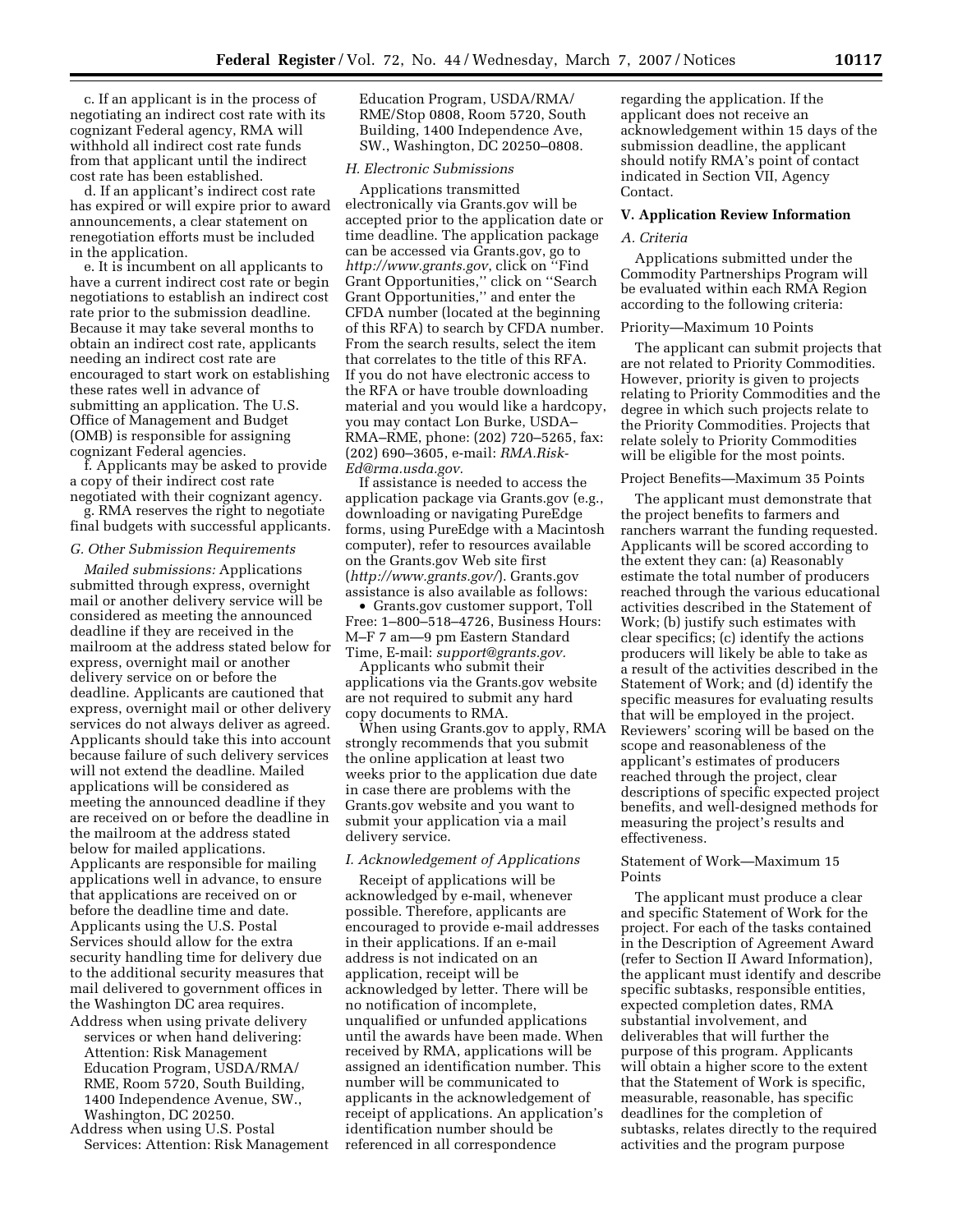described in this announcement, which is to provide producers with training and informational opportunities so that the producers will be better able to use financial management, crop insurance, marketing contracts, and other existing and emerging risk management tools. Applicants are required to submit this Statement of Work on Form RME–2.

# Partnering—Maximum 15 Points

The applicant must demonstrate experience and capacity to partner with and gain the support of grower organizations, agribusiness professionals, and agricultural leaders to carry out a local program of education and information in a designated RMA Region. The applicant is required to establish a written partnering plan that includes how each partner will aid in carrying out the project goal and purpose stated in this announcement and letters of support stating that the partner has agreed to do this work. The applicant must ensure this plan includes a list of all partners working on the project, their titles, and how they will be contributing to the deliverables listed in the agreement. Applicants will receive higher scores to the extent that they can document and demonstrate: (a) That partnership commitments are in place for the express purpose of delivering the program in this announcement; (b) that a broad group of farmers and ranchers will be reached within the RMA Region; (c) that partners are contributing to the project and involved in recruiting producers to attend the training; (d) that a substantial effort has been made to partner with organizations that can meet the needs of producers; and (e) statements from each partner regarding the number of producers that partner is committed to recruit for the project that would support the estimates specified under the Project Benefits criterion.

## Project Management—Maximum 15 Points

The applicant must demonstrate an ability to implement sound and effective project management practices. Higher scores will be awarded to applicants that can demonstrate organizational skills, leadership, and experience in delivering services or programs that assist agricultural producers in the respective RMA Region. The project manager must demonstrate that he/she has the capability to accomplish the project goal and purpose stated in this announcement by (a) having a previous working relationship with the farm community in the designated RMA Region of the application, including being able to recruit approximately the

number of producers to be reached in the application and/or (b) having established the capacity to partner with and gain the support of grower organizations, agribusiness professionals, and agribusiness leaders locally to aid in carrying out a program of education and information, including being able to recruit approximately the number of producers to be reached in this application. Applicants that will employ, or have access to, personnel who have experience in directing local educational programs that benefit agricultural producers in the respective RMA Region will receive higher rankings.

Past Performance—Maximum 10 Points

If the applicant has been an awardee of other Federal or other government grants, cooperative agreements, or contracts, the applicant must provide information relating to their past performance in reporting on outputs and outcomes under past or current federal assistance agreements. The applicant must also detail that they have consistently complied with financial and program reporting and auditing requirements. RMA reserves the right to add up to 10 points to applications due to past performance. Applicants with very good past performance will receive a score from 6–10 points. Applicants with acceptable past performance will receive a score from 1–5 points. Applicants with unacceptable past performance will receive a score of minus 5 points for this evaluation factor. Applicants without relevant past performance information will receive a neutral score of the mean number of points of all applicants with past performance. Under this cooperative partnership agreement, RMA will subjectively rate the awardee on project performance as indicated in Section II, G.

The applicant must list all current public or private support to which personnel identified in the application have committed portions of their time, whether or not salary support for persons involved is included in the budget. An application that duplicates or overlaps substantially with an application already reviewed and funded (or to be funded) by another organization or agency will not be funded under this program. The projects proposed for funding should be included in the pending section.

## Budget Appropriateness and Efficiency—Maximum 15 Points

Applicants must provide a detailed budget summary that clearly explains and justifies costs associated with the

project. Applicants will receive higher scores to the extent that they can demonstrate a fair and reasonable use of funds appropriate for the project and a budget that contains the estimated cost of reaching each individual producer. The applicant must provide information factors such as:

• The allowability and necessity for individual cost categories;

• The reasonableness of amounts estimated for necessary costs;

• The basis used for allocating indirect or overhead costs;

• The appropriateness of allocating particular overhead costs to the proposed project as direct costs; and

• The percent of time devoted to the project for all key project personnel identified in the application. Salaries of project personnel should be requested in proportion to the percent of time that they would devote to the project—Note: Cannot exceed 60% of the total project budget. Applicants must list all current public or private support to which personnel identified in the application have committed portions of their time, whether or not salary support for persons involved is included in the budget. Only items or services that are necessary for the successful completion of the project will be funded as permitted under the Act.

#### *B. Review and Selection Process*

Applications will be evaluated using a two-part process. First, each application will be screened by RMA personnel to ensure that it meets the requirements in this announcement. Applications that do not meet the requirements of this announcement or are incomplete will not receive further consideration during the next process. Applications that meet announcement requirements will be sorted into the RMA Region in which the applicant proposes to conduct the project and then sorted by project objective listed in Section I (F). These applications will be presented to a review panel for consideration.

Second, the review panel will meet to consider and discuss the merits of each application. The panel will consist of not less than two independent reviewers. Reviewers will be drawn from USDA, other Federal agencies, and others representing public and private organizations, as needed. After considering the merits of all applications within an RMA Region, panel members will score each application according to the criteria and point values listed above. The panel will then rank each application against others within the RMA Region by educational objective listed in Section I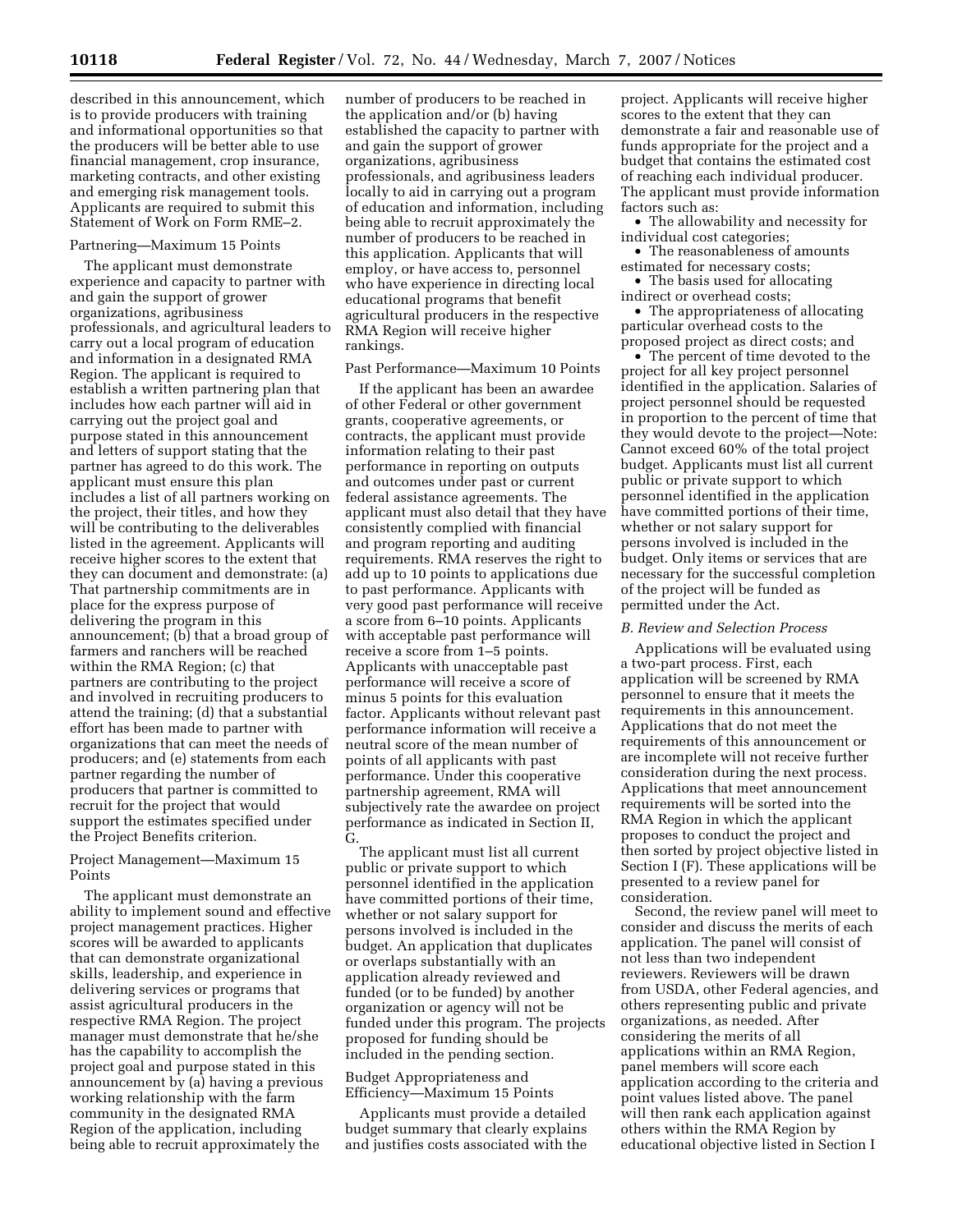(F) according to the scores received. Those applications will be listed in initial rank order by objective within each RMA Region. The highest-ranking application for each objective will be funded in the order of priority (the highest-ranking application meeting objective 2 will be funded third, etc.) in each RMA Region. Note: Two projects will be funded in objective 1 in each RMA Region. In the event that there no applications that warrant funding in objectives 1–4 or if there are funds remaining, the process will be repeated until the funds are obligated.

A lottery will be used to resolve any instances of a tie score that might have a bearing on funding recommendations. If such a lottery is required, the names of all tied applicants will be entered into a drawing. The first tied applicant drawn will have priority over other tied applicants for funding consideration.

The review panel will report the results of the evaluation to the Manager of FCIC. The panel's report will include the recommended applicants to receive partnership agreements for each RMA Region. Funding will not be provided for an application receiving a score less than 60. Funding will not be provided for an application that is highly similar to a higher-scoring application in the same RMA Region. Highly similar is one that proposes to reach the same producers likely to be reached by another applicant that scored higher by the panel and the same general educational material is proposed to be delivered.

An organization, or group of organizations in partnership, may apply for funding under other FCIC or RMA programs, in addition to the program described in this announcement. However, if the Manager of FCIC determines that an application recommended for funding is sufficiently similar to a project that has been funded or has been recommended to be funded under another RMA or FCIC program, then the Manager may elect to not fund that application in whole or in part. The Manager of FCIC will make the final determination on those applications that will be awarded funding.

# **VI. Award Administration Information**

## *A. Award Notices*

Following approval by the awarding official of RMA of the applications to be selected for funding, project leaders whose applications have been selected for funding will be notified. Within the limit of funds available for such a purpose, the awarding official of RMA shall enter into cooperative partnership agreements with those selected

applicants. The agreements provide the amount of Federal funds for use in the project period, the terms and conditions of the award, and the time period for the project. The effective date of the agreement shall be on the date the agreement is executed by both parties and it shall remain in effect for up to one year or through September 30, 2008, whichever is later.

After a cooperative partnership agreement has been signed, RMA will extend to awardees, in writing, the authority to draw down funds for the purpose of conducting the activities listed in the agreement. All funds provided to the awardee by FCIC must be expended solely for the purpose for which the funds are obligated in accordance with the approved agreement and budget, the regulations, the terms and conditions of the award, and the applicability of Federal cost principles. No commitment of Federal assistance beyond the project period is made or implied for any award resulting from this notice.

Notification of denial of funding will be sent to applicants after final funding decisions have been made and the awardees announced publicly. Reasons for denial of funding can include, but are not limited to, incomplete applications, applications with evaluation scores that are lower than other applications in an RMA Region, or applications that propose to deliver education to groups of producers in an RMA Region that are largely similar to groups reached in a higher ranked application.

## *B. Administrative and National Policy Requirements*

# 1. Requirement to Use Program Logo

Awardees will be required to use a program logo and design provided by RMA for all instructional and promotional materials.

2. Requirement to Provide Project Information to an RMA-selected Representative

Awardees will be required to assist RMA in evaluating the effectiveness of its educational programs by providing documentation of educational activities and related information to any representative selected by RMA for program evaluation purposes.

3. Private Crop Insurance Organizations and Potential Conflicts of Interest

Private organizations that are involved in the sale of Federal crop insurance, or that have financial ties to such organizations, are eligible to apply for funding under this announcement.

However, such entities will not be allowed to receive funding to conduct activities that would otherwise be required under a Standard Reinsurance Agreement or any other agreement in effect between FCIC and the entity. Also, such entities will not be allowed to receive funding to conduct activities that could be perceived by producers as promoting one company's services or products over another's. If applying for funding, such organizations are encouraged to be sensitive to potential conflicts of interest and to describe in their application the specific actions they will take to avoid actual and perceived conflicts of interest.

#### 4. Access to Panel Review Information

Upon written request from the applicant, scores from the evaluation panel, not including the identity of reviewers, will be sent to the applicant after the review and awards process has been completed.

## 5. Confidential Aspects of Applications and Awards

The names of applicants, the names of individuals identified in the applications, the content of applications, and the panel evaluations of applications will all be kept confidential, except to those involved in the review process, to the extent permitted by law. In addition, the identities of review panel members will remain confidential throughout the entire review process and will not be released to applicants. At the end of the fiscal year, names of panel members will be made available. However, panelists will not be identified with the review of any particular application. When an application results in a partnership agreement, that agreement becomes a part of the official record of RMA transactions, available to the public upon specific request. Information that the Secretary of Agriculture determines to be of a confidential, privileged, or proprietary nature will be held in confidence to the extent permitted by law. Therefore, any information that the applicant wishes to be considered confidential, privileged, or proprietary should be clearly marked within an application, including the basis for such designation. The original copy of a application that does not result in an award will be retained by RMA for a period of one year. Other copies will be destroyed. Copies of applications not receiving awards will be released only with the express written consent of the applicant or to the extent required by law. An application may be withdrawn at any time prior to award.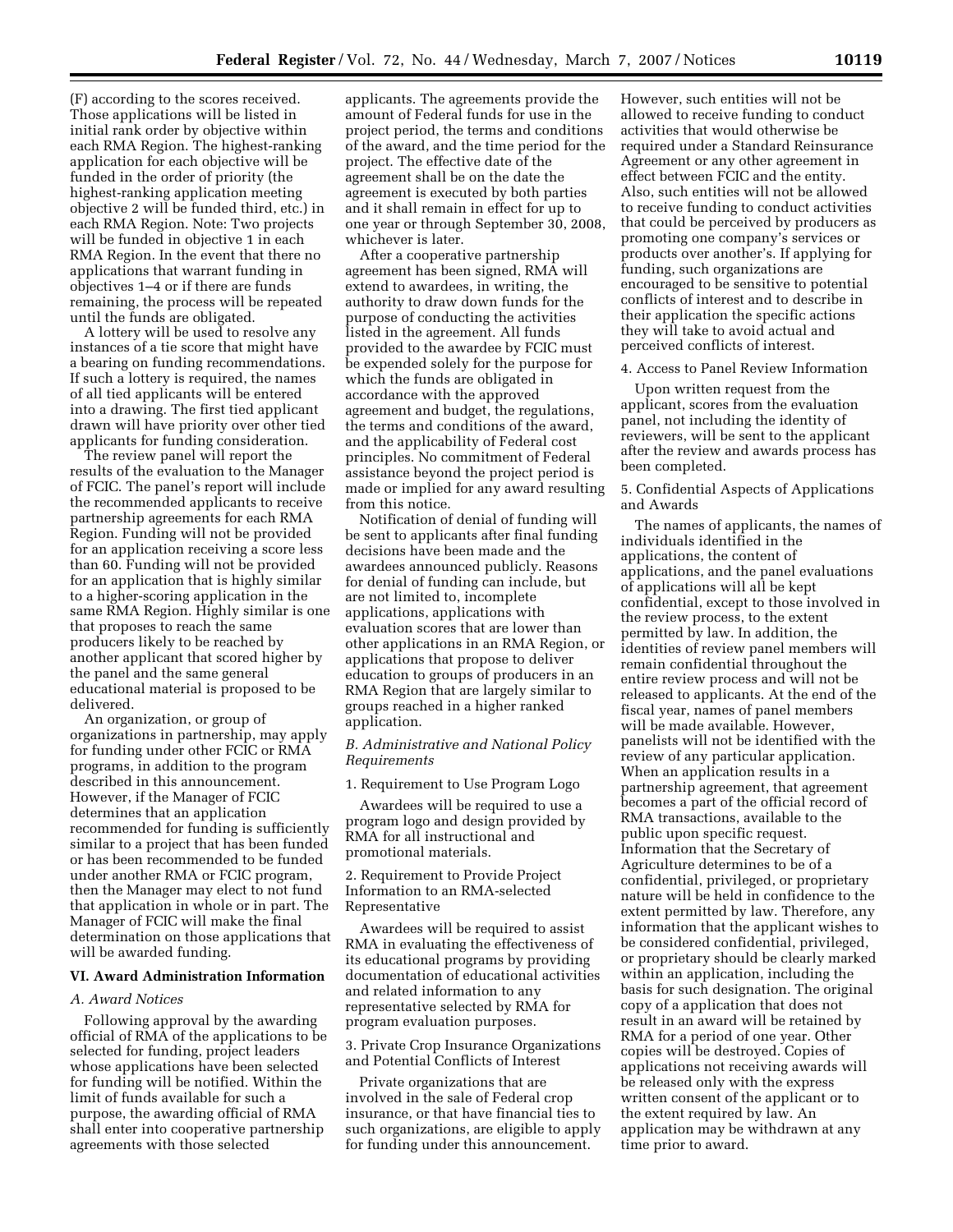## 6. Audit Requirements

Awardees are subject to audit.

7. Prohibitions and Requirements with Regard to Lobbying

Section 1352 of Public Law 101–121, enacted on October 23, 1989, imposes prohibitions and requirements for disclosure and certification related to lobbying on awardees of Federal contracts, grants, cooperative agreements, and loans. It provides exemptions for Indian Tribes and tribal organizations. Current and prospective awardees and any subcontractors, are prohibited from using Federal funds, other than profits from a Federal contract, for lobbying Congress or any Federal agency in connection with the award of a contract, grant, cooperative agreement, or loan. In addition, for each award action in excess of \$100,000 (\$150,000 for loans) the law requires awardees and any subcontractors: (1) To certify that they have neither used nor will use any appropriated funds for payment of lobbyists; (2) to disclose the name, address, payment details, and purpose of any agreements with lobbyists whom awardees of their subcontractors will pay with profits or other non-appropriated funds on or after December 22, 1989; and (3) to file quarterly up-dates about the use of lobbyists if material changes occur in their use. The law establishes civil penalties for non-compliance. A copy of the certification and disclosure forms must be submitted with the application and are available at the address and telephone number listed in Section VII. Agency Contact.

### 8. Applicable OMB Circulars

All cooperative partnership agreements funded as a result of this notice will be subject to the requirements contained in all applicable OMB circulars.

9. Requirement to Assure Compliance with Federal Civil Rights Laws

Project leaders of all cooperative partnership agreements funded as a result of this notice are required to know and abide by Federal civil rights laws and to assure USDA and RMA that the awardee is in compliance with and will continue to comply with Title VI of the Civil Rights Act of 1964 (42 U.S.C. 2000d *et seq.*), 7 CFR Part 15, and USDA regulations promulgated thereunder, 7 CFR 1901.202. RMA requires that awardees submit an Assurance Agreement (Civil Rights), assuring RMA of this compliance prior to the beginning of the project period.

10. Requirement to Participate in a Post Award Conference

RMA requires that project leaders attend a post award conference to become fully aware of agreement requirements and for delineating the roles of RMA personnel and the procedures that will be followed in administering the agreement and will afford an opportunity for the orderly transition of agreement duties and obligations if different personnel are to assume post-award responsibility. In their applications, applicants should budget for possible travel costs associated with attending this conference.

11. Requirement to Submit Educational Materials to the National AgRisk Education Library

RMA requires that project leaders upload digital copies of all risk management educational materials developed because of the project to the National AgRisk Education Library (*http://www.agrisk.umn.edu/*) for posting. RMA will be clearly identified as having provided funding for the materials.

### *C. Reporting Requirements*

Awardees will be required to submit quarterly progress reports, quarterly financial reports (OMB Standard Form 269), and quarterly Activity Logs (Form RME–3) throughout the project period, as well as a final program and financial report not later than 90 days after the end of the project period.

Awardees will be required to submit prior to the award:

• A completed and signed Form RD 400–4, Assurance Agreement (Civil Rights).

• A completed and signed OMB Standard Form LLL, ''Disclosure of Lobbying Activities.''

• A completed and signed AD–1047, ''Certification Regarding Debarment, Suspension and Other Responsibility Matters—Primary Covered Transactions.''

• A completed and signed AD–1049, ''Certification Regarding Drug-Free Workplace.''

• A completed and signed Faith-Based Survey on EEO.

## **VII. Agency Contact**

*For Further Information Contact:*  Applicants and other interested parties are encouraged to contact: Lon Burke, USDA–RMA–RME, 1400 Independence Ave. SW, Stop 0808, Room 5720, Washington, DC 20250–0808, phone: 202–720–5265, fax: 202–690–3605, email: *RMA.Risk-Ed@rma.usda.gov*. You may also obtain information regarding

this announcement from the RMA Web site at: *http://www.rma.usda.gov/ aboutrma/agreements*.

### **VIII. Other Information**

*A. Dun and Bradstreet Data Universal Numbering System (DUNS)* 

A DUNS number is a unique ninedigit sequence recognized as the universal standard for identifying and keeping track of over 70 million businesses worldwide. The Office of Management and Budget published a notice of final policy issuance in the **Federal Register** June 27, 2003 (68 FR 38402) that requires a DUNS number in every application (i.e., hard copy and electronic) for a grant or cooperative agreement on or after October 1, 2003. Therefore, potential applicants should verify that they have a DUNS number or take the steps needed to obtain one. For information about how to obtain a DUNS number, go to *http:// www.grants.gov*. Please note that the registration may take up to 14 business days to complete.

# *B. Required Registration With the Central Contract Registry for Submission of Proposals*

The Central Contract Registry (CCR) is a database that serves as the primary Government repository for contractor information required for the conduct of business with the Government. This database will also be used as a central location for maintaining organizational information for organizations seeking and receiving grants from the Government. Such organizations must register in the CCR prior to the submission of applications. A DUNS number is needed for CCR registration. For information about how to register in the CCR, visit ''Get Started'' at the Web site, *http://www.grants.gov*. Allow a minimum of 5 business days to complete the CCR registration.

#### *C. Related Programs*

Funding availability for this program may be announced at approximately the same time as funding availability for similar but separate programs—CFDA No. 10.455 (Community Outreach and Assistance Partnerships), CFDA No. 10.456 (Risk Management Research Partnerships), CFDA No. 10.458 (Crop Insurance Education in Targeted States), and CFDA No. 10.459 (Commodity Partnerships Small Sessions Program). These programs have some similarities, but also key differences. The differences stem from important features of each program's authorizing legislation and different RMA objectives. Prospective applicants should carefully examine